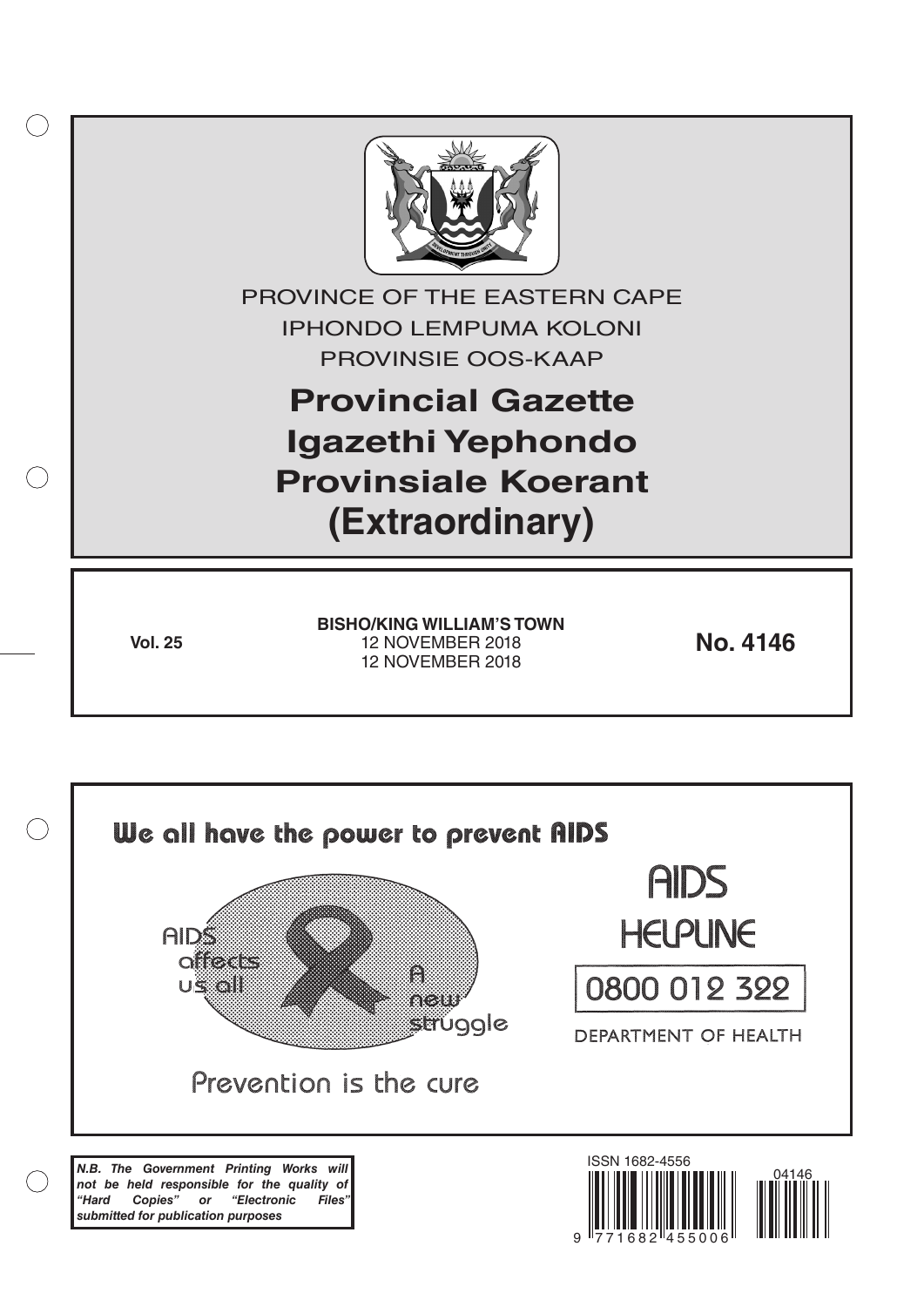## **IMPORTANT NOTICE:**

**The GovernmenT PrinTinG Works Will noT be held resPonsible for any errors ThaT miGhT occur due To The submission of incomPleTe / incorrecT / illeGible coPy.**

**no fuTure queries Will be handled in connecTion WiTh The above.**

#### **CONTENTS**

|     |                                                                                                         | Gazette<br>No. | Page<br>No. |
|-----|---------------------------------------------------------------------------------------------------------|----------------|-------------|
|     | LOCAL AUTHORITY NOTICES • PLAASLIKE OWERHEIDS KENNISGEWINGS                                             |                |             |
| 248 | Disaster Management Act (57/2002): Extension of Local State of Disaster Declaration as published in the | 4146           |             |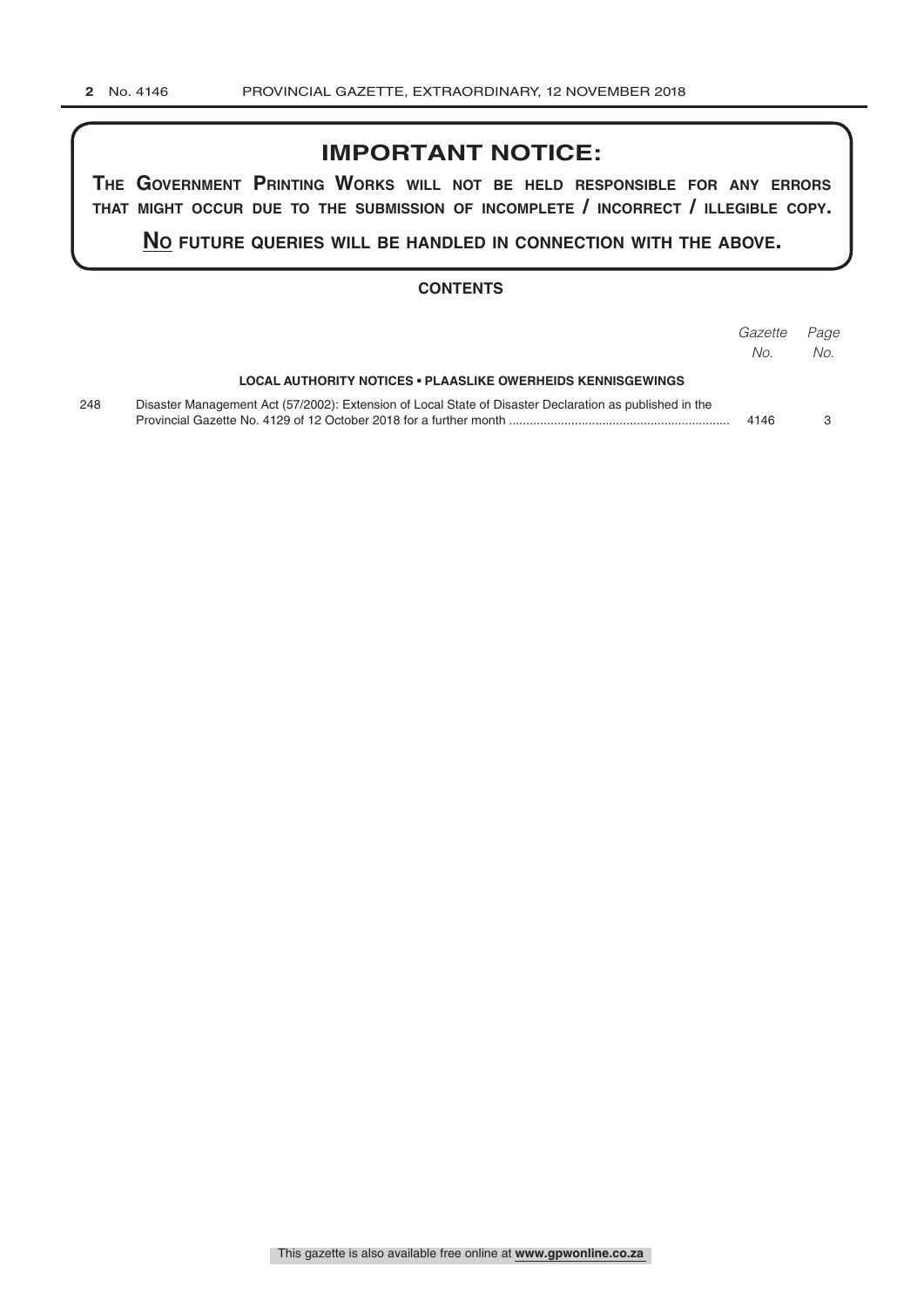# Local Authority Notices • Plaaslike Owerheids Kennisgewings

#### **LOCAL AUTHORITY NOTICE 248 OF 2018**



Cape St Francis Hankey Humansdorp Jeffreys Bay Loerie Oyster Bay Patensie St Francis Bay Thornhill

Postal: PO Box 21, Jeffreys Bay, 6330 Tel: 042 200 2200 / 042 200 8300 Fax: 042 200 8606 Email: registry @kouga.gov.za Website: www.kouga.gov.za

## **PROVINCE OF THE EASTERN CAPE**

## **KOUGA LOCAL MUNICIPALITY (EC108)**

#### **PROVINCIAL NOTICE 133/2018**

#### **EXTENSION OF LOCAL STATE OF DISASTER DECLARATION**

#### **DISASTER MANAGEMENT ACT NO. 57 OF 2002**

The Kouga Local Municipality hereby, in terms of Section 55(5)(c) of the Disaster Management Act No. 57 of 2002, due to the prevailing drought conditions extend the Declaration of Local State of Disaster as published in the Provincial Gazette No. 4129 of 12 October 2018 for a further month.

**C. DU PLESSIS** Jeffreys Bay **MUNICIPAL MANAGER** 6330

P.O. Box 21